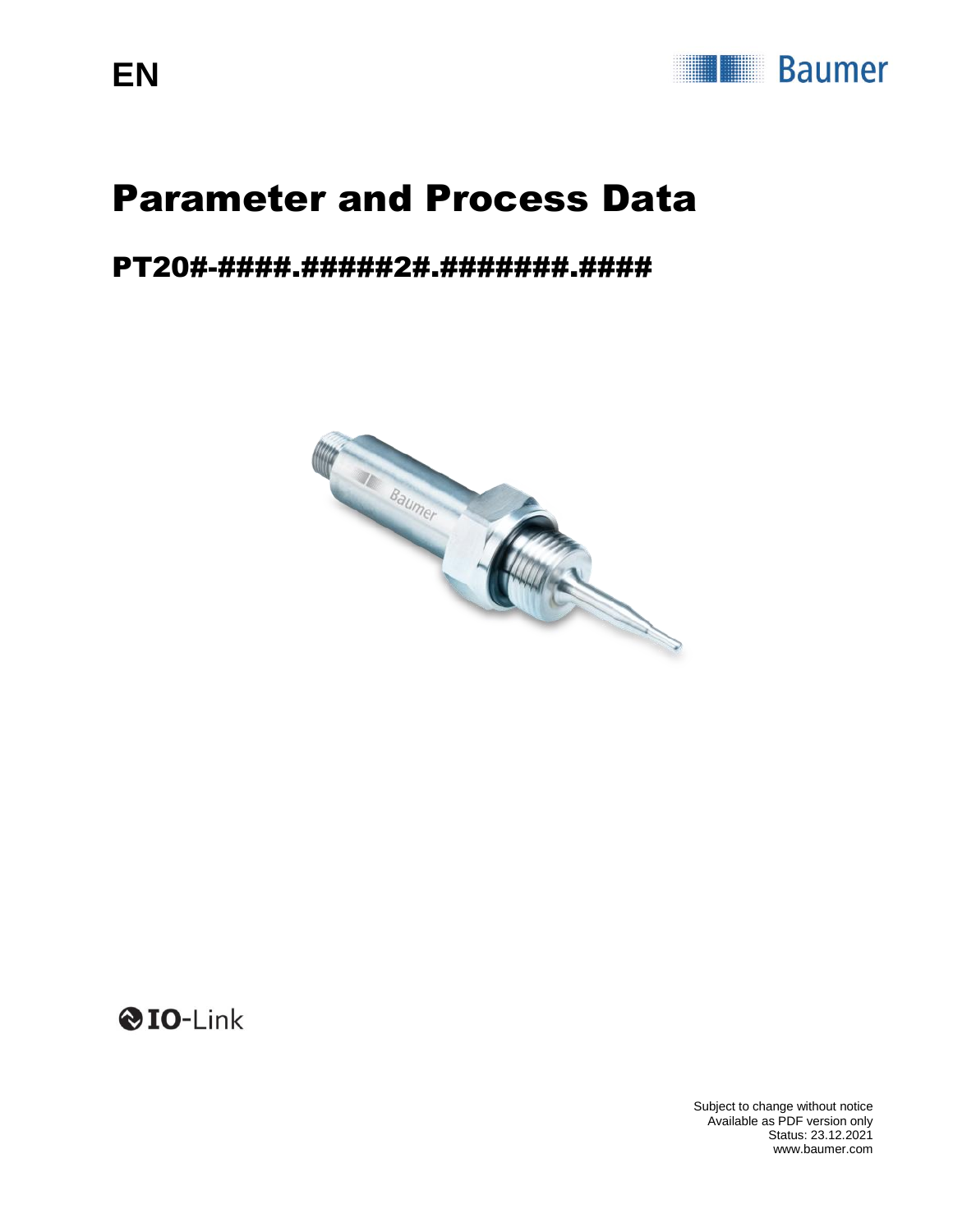

### IO-Link PT20#-####.#####2#.#######.####

#### Device ID

| <b>Product</b>                  | Hex    | <b>Decimal</b> |
|---------------------------------|--------|----------------|
| PT20#-####.#####2#.#######.#### | 0x03FB | 1019           |

| IO-Link Version:        | V <sub>1.1</sub>    |
|-------------------------|---------------------|
| Data Storage:           | Yes                 |
| <b>Block Parameter:</b> | Yes                 |
| Min. Cycle Time:        | $12.0$ ms           |
| SIO-Mode:               | Yes                 |
| COM-Mode:               | 38400 bit/s (COM 2) |

#### Process Data (Length: 56 Bit)

| <b>Subindex</b> | <b>Bit offset</b> | <b>Name</b>                   | Length | <b>Type</b>    | Range                                                               |
|-----------------|-------------------|-------------------------------|--------|----------------|---------------------------------------------------------------------|
|                 | 71                | <b>Temperature Unit</b>       | 2 bit  | <b>Boolean</b> | $0 =$ Celsius<br>$1 =$ Fahrenheit<br>$2 =$ Kelvin                   |
| $\overline{2}$  | 67                | <b>Valid Configuration</b>    | 1 bit  | <b>Boolean</b> | $0 = false$<br>$1 = true$                                           |
| 3               | 66                | Measurement range<br>exceeded | 1 bit  | <b>Boolean</b> | $0 = false$<br>$1 = true$                                           |
| $\overline{4}$  | 65                | Wire break                    | 1 bit  | <b>Boolean</b> | $0 = no$ wire break<br>$1 = wire break$                             |
| 5               | 64                | Switch output                 | 1 bit  | <b>Boolean</b> | $0 = \ln$ measurement<br>range<br>$1 = Out of measurement$<br>range |
| 6               | 32                | Accumulated data<br>Switch 1  | 32 bit | Float          |                                                                     |
| 7               | 0                 | Current output mA             | 32 bit | Float          |                                                                     |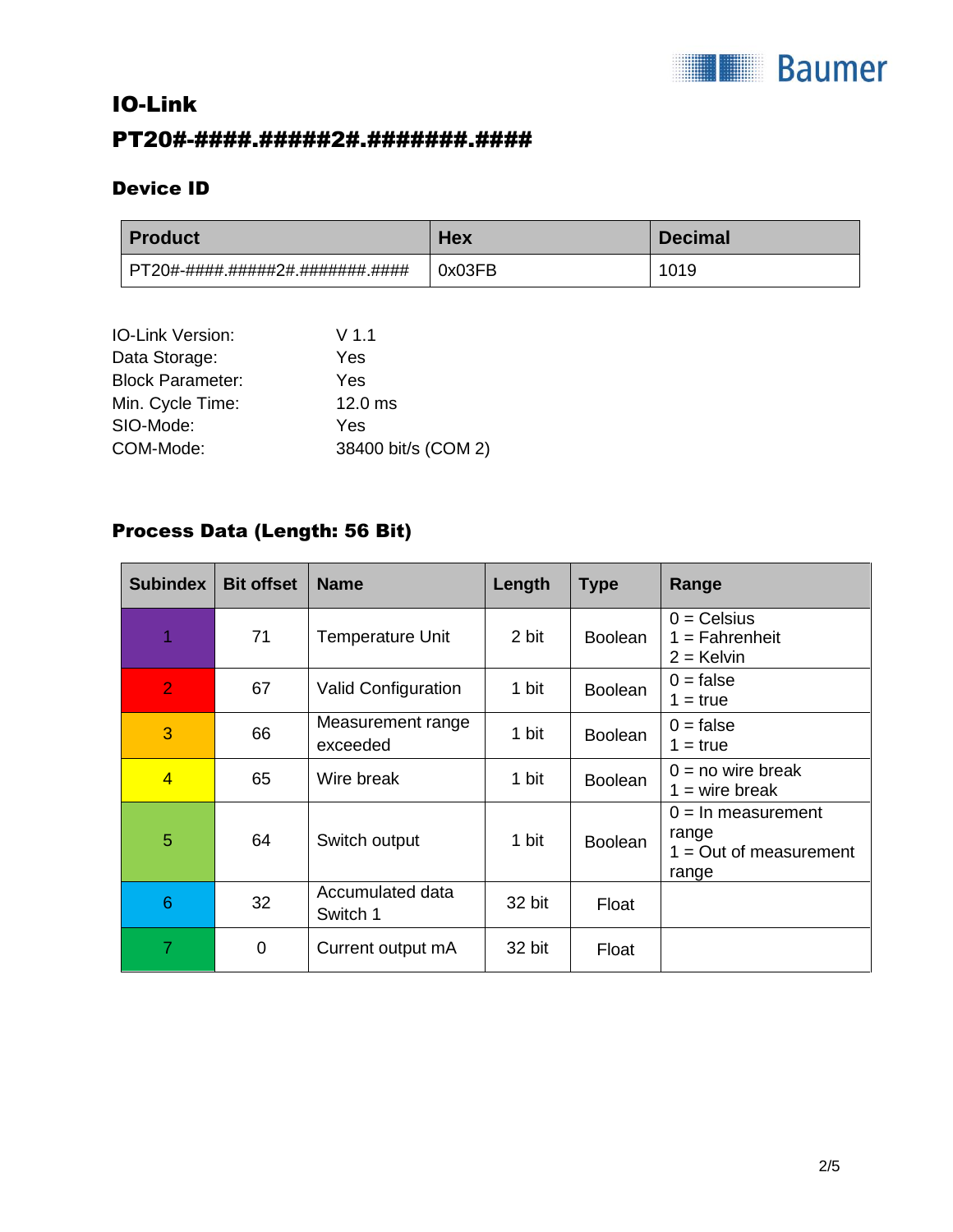

#### Octet 0

| <b>Bit Offset</b> | 71 | 70                 | 69 | 68 | 67                                   | 66                                      | 65                                   | 64                      |
|-------------------|----|--------------------|----|----|--------------------------------------|-----------------------------------------|--------------------------------------|-------------------------|
| <b>Subindex</b>   |    | emperature<br>Jnit | -  | -  | <b>Valid</b><br><b>Configuration</b> | <b>Measurement</b><br>range<br>exceeded | <b>Wire</b><br>break<br><b>Alarm</b> | <b>Switch</b><br>output |

#### Octet 1-4

| Bit Offset | 63 |                              | ົ |  |  |  |  |  |
|------------|----|------------------------------|---|--|--|--|--|--|
| Subindex   |    | Measurement data Temperature |   |  |  |  |  |  |

#### Octet 5-9

| <b>Bit Offset</b> | 31 | .                 |  |
|-------------------|----|-------------------|--|
| <b>Subindex</b>   |    | Current output mA |  |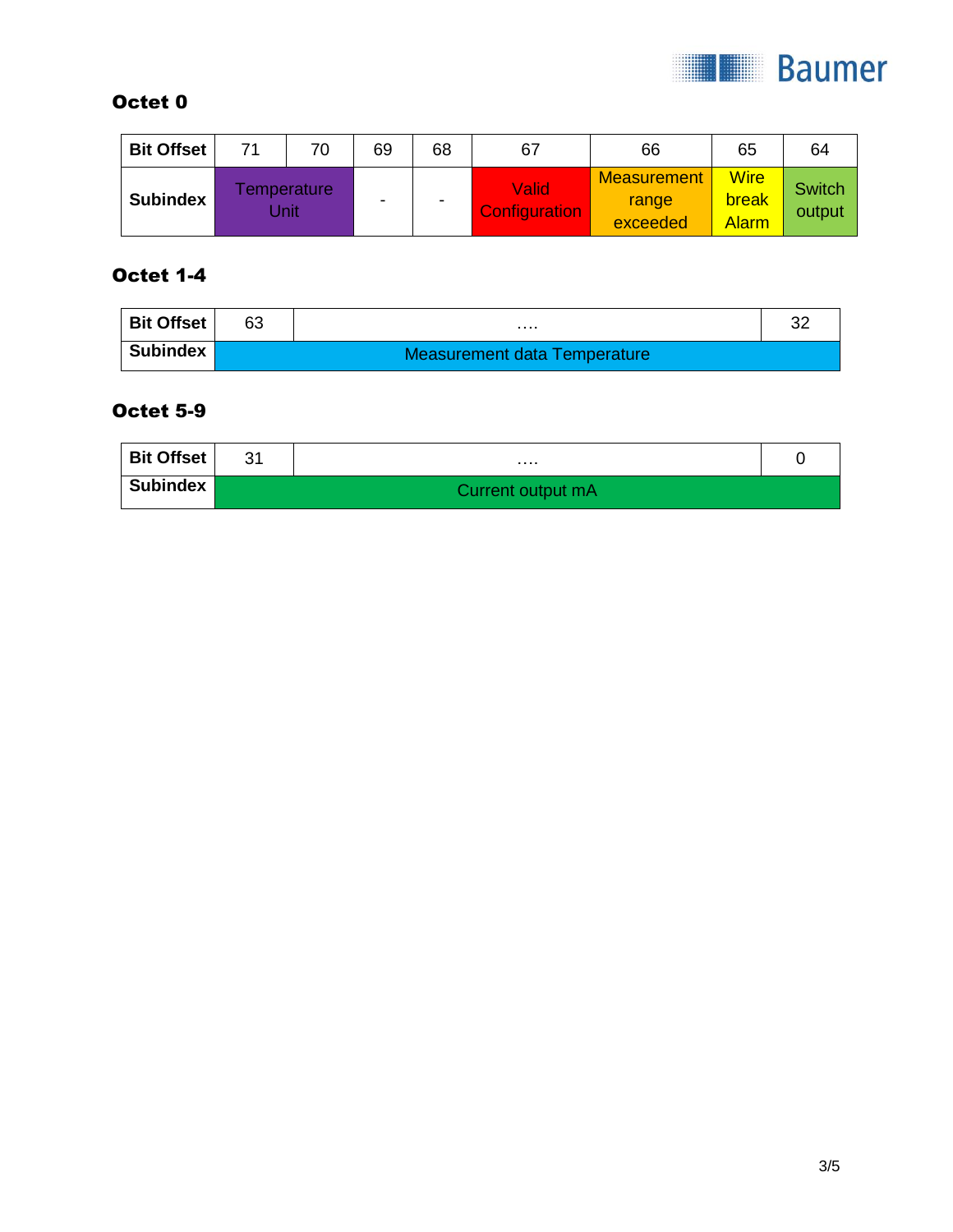

| Index           | Subindex                | Access              | SPDU name                                            | Number of Bytes | Format                                       | Range of values              | Definition                                                                                                                                                                                                                                                                                                                   |  |  |  |  |
|-----------------|-------------------------|---------------------|------------------------------------------------------|-----------------|----------------------------------------------|------------------------------|------------------------------------------------------------------------------------------------------------------------------------------------------------------------------------------------------------------------------------------------------------------------------------------------------------------------------|--|--|--|--|
|                 | <b>System commands</b>  |                     |                                                      |                 |                                              |                              |                                                                                                                                                                                                                                                                                                                              |  |  |  |  |
| 2               | 0                       | W                   | System Command                                       | 1               | U08<br><b>General information of sensors</b> |                              | <b>Command Code Definition</b><br>Public:<br>$0x00 - 0x9F$<br>Vendor specific<br>$0xA0 - 0xFF$<br>$-64$ (0x40): QTeach, press $1 =$ start Teach,<br>press $2$ = Measure and store.<br>- 130 (0x82): Factory Reset.<br>- 160 (0xA0): Teach Air.<br>- 161 (0xA1): Teach Media channel 1<br>- 162 (0xA2): Teach Media channel 2 |  |  |  |  |
| 16              | $\mathbf 0$             | R                   | Vendor Name                                          | 18              | String                                       | <b>ASCII</b>                 | Baumer A/S                                                                                                                                                                                                                                                                                                                   |  |  |  |  |
| 17              | 0                       | $\mathsf{R}$        | Vendor Text                                          | 14              | String                                       | <b>ASCII</b>                 | www.baumer.com                                                                                                                                                                                                                                                                                                               |  |  |  |  |
| 18              | 0                       | R                   | <b>Product Name</b>                                  | 22              | String                                       | <b>ASCII</b>                 | <product internal="" key=""> (<product external="" key="">)<br/>PT20#-####.#######.#######.####</product></product>                                                                                                                                                                                                          |  |  |  |  |
| <u>19</u>       | 0                       | R                   | Product Id                                           | 8               | String                                       | <b>ASCII</b>                 | <b>Eg: PT20</b>                                                                                                                                                                                                                                                                                                              |  |  |  |  |
| $\overline{20}$ | $\Omega$                | R                   | <b>Device Text</b>                                   | 64              | String<br>Max 64<br>Chars                    | <b>ASCII</b>                 | Sensor specific.                                                                                                                                                                                                                                                                                                             |  |  |  |  |
| 21              | 0                       | $\mathsf{R}$        | Serial number                                        | 19              | String                                       | <b>ASCII</b>                 | <b>Baumer Serial Number</b><br>Eg: L47327X05078212                                                                                                                                                                                                                                                                           |  |  |  |  |
| 22              | 0                       | $\mathsf{R}$        | Hardware revision                                    | 5               | String                                       | <b>ASCII</b>                 | Eg. 01.00                                                                                                                                                                                                                                                                                                                    |  |  |  |  |
| 23<br>24        | $\mathbf 0$<br>$\Omega$ | $\mathsf{R}$<br>R/W | Firmware revision<br><b>Application Specific Tag</b> | 8<br>32         | String<br>String                             | <b>ASCII</b><br><b>ASCII</b> | Eg. 01.00.00<br>The application specific tag can be used by the                                                                                                                                                                                                                                                              |  |  |  |  |
| 25              | 0                       | R/W                 | <b>Function Tag</b>                                  | 32              | String                                       | <b>ASCII</b>                 | end user to store data that is specific to the end<br>users application. The value does not influence<br>the sensor operation.<br>Length: 32 bytes.<br>The function tag can be used by the end user to                                                                                                                       |  |  |  |  |
|                 |                         |                     |                                                      |                 |                                              |                              | store data that is specific to the end users<br>application. The value does not influence the<br>sensor operation.<br>Length: 32 bytes.                                                                                                                                                                                      |  |  |  |  |
| 26              | 0                       | R/W                 | <b>Location Tag</b>                                  | 32              | String                                       | <b>ASCII</b>                 | The location tag can be used by the end user to<br>store data that is specific to the end users<br>application. The value does not influence the<br>sensor operation.<br>Length: 32 bytes.                                                                                                                                   |  |  |  |  |
| 36              | $\mathbf{1}$            | R                   | Status / Diagnosis                                   | $\mathbf{1}$    | Uint <sub>8</sub>                            | $0 - 4$                      | $0 = Device Ok$<br>$1 =$ Maintenance required<br>$2 = Out of specification$<br>$3$ = Functional check<br>$4 =$ Failure                                                                                                                                                                                                       |  |  |  |  |
|                 |                         |                     |                                                      |                 | <b>Sensor functions</b>                      |                              |                                                                                                                                                                                                                                                                                                                              |  |  |  |  |
| 61              | 1                       | R/W                 | Switch logic                                         | 1               | Uint <sub>8</sub>                            | $0 - 1$                      | $0 = High-Active$<br>$1 = Low-Active$                                                                                                                                                                                                                                                                                        |  |  |  |  |
| 61              | 3                       | R/W                 | Switch Hysteresis                                    | $\mathbf{1}$    | Float                                        | $0 - 60$                     | Sets the hysteresis of the switch output                                                                                                                                                                                                                                                                                     |  |  |  |  |
| 74              | $\mathbf{1}$            | R/W                 | Temperature unit selection                           | 2               | Uint16                                       | Enum                         | $13 =$ Celcius<br>$14 =$ Farenheit<br>$29 =$ Kelvin                                                                                                                                                                                                                                                                          |  |  |  |  |
| 78              | 1                       | R/W                 | Switch mode                                          | 1               | Uint <sub>8</sub>                            | $0 - 3$                      | $0 = OFF$<br>$1 = Push-Pull$<br>$2 = PNP$<br>$3 = NPN$                                                                                                                                                                                                                                                                       |  |  |  |  |
| 78              | 5                       | R/W                 | Switch alarm mode                                    | 4               | Uint32                                       | $1 - 4$                      | $1 =$ Output High<br>$2 =$ Output Low<br>3 = Output floating (High impedance)<br>$4 =$ Output frozen                                                                                                                                                                                                                         |  |  |  |  |